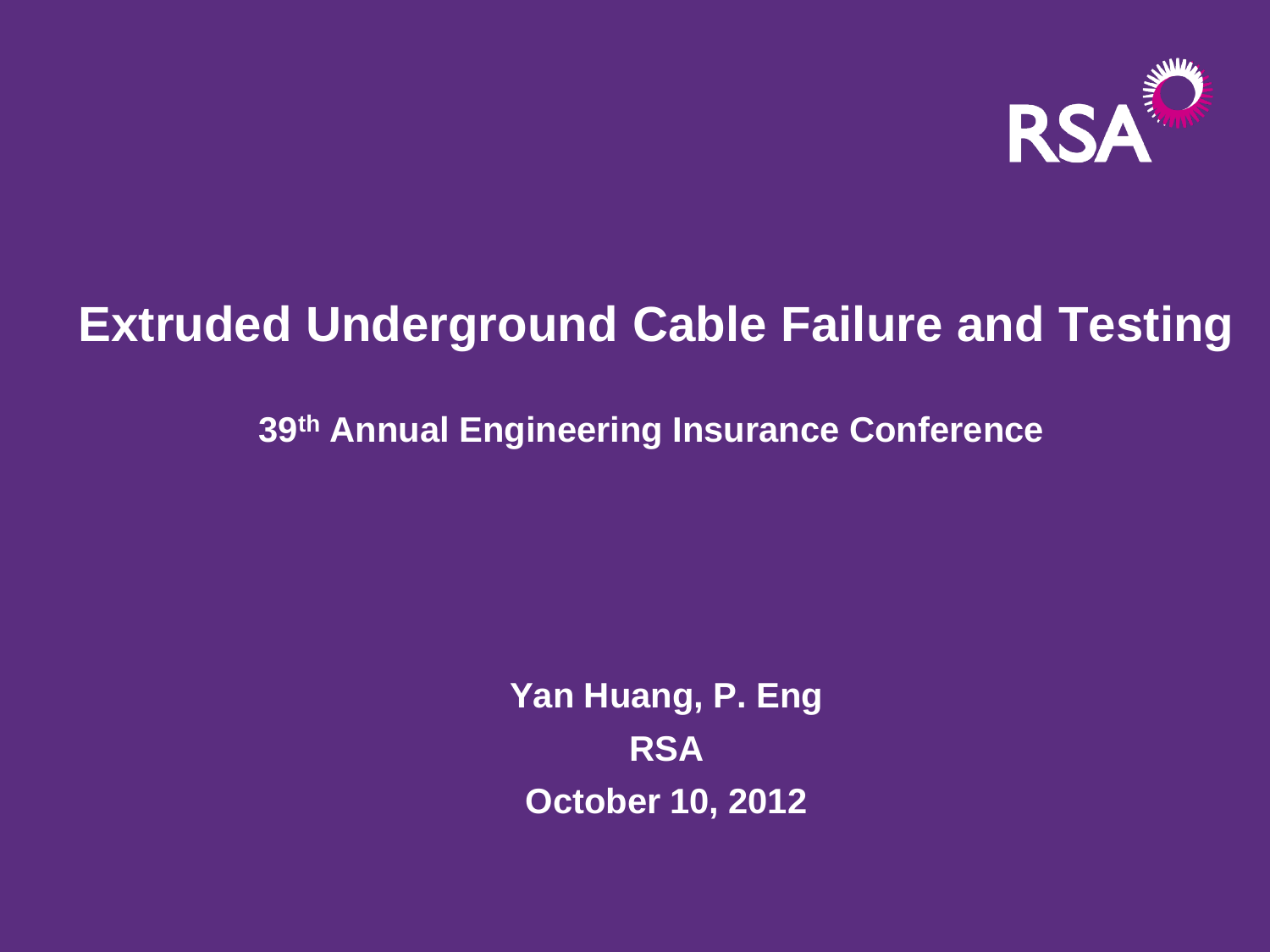- *Extruded Underground Electrical Cable*
- *Major Underground Cable Degradation*
- *Needs for Underground Cable Testing*
- *Cable Testing Technologies*
- *Diagnostic Technologies for Aging Underground Cables*
- *Standards of Cable Testing Technologies*
- *Cable Repair and Rejuvenation*

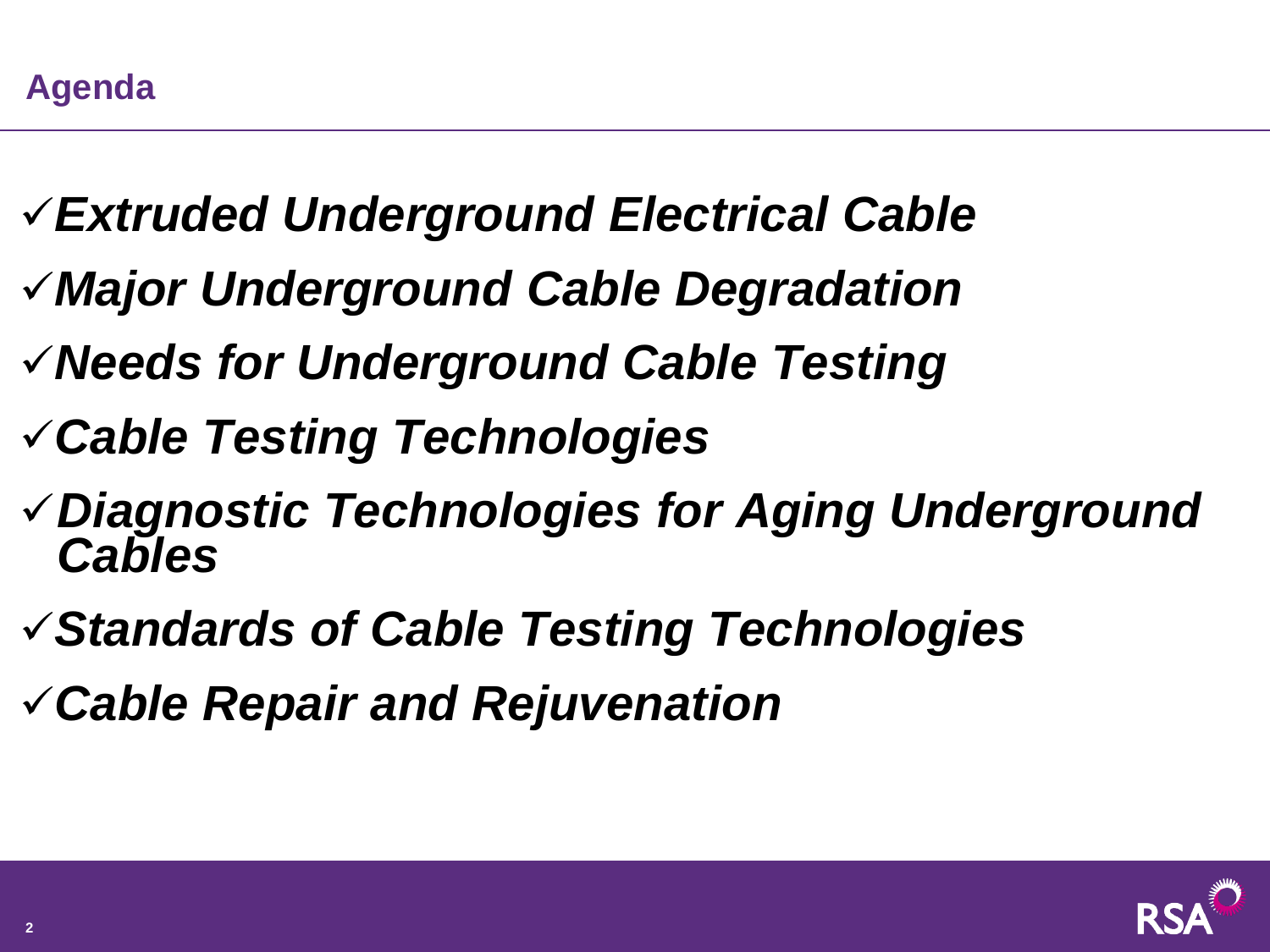- **Power Distribution –Utilities, Heavy Industries, Institutes**
- **After Early 1970s All New Medium Voltage Cables –XLPE with Some EPR**
- **Cable Insulation Materials**
	- **XLPE- Cross Linked Polyethylene**
	- **EPR -Ethylene Propylene Rubber**
- **About 70% Underground Cables Are XLPE**
- **Underground: Conduit or Direct Buried**

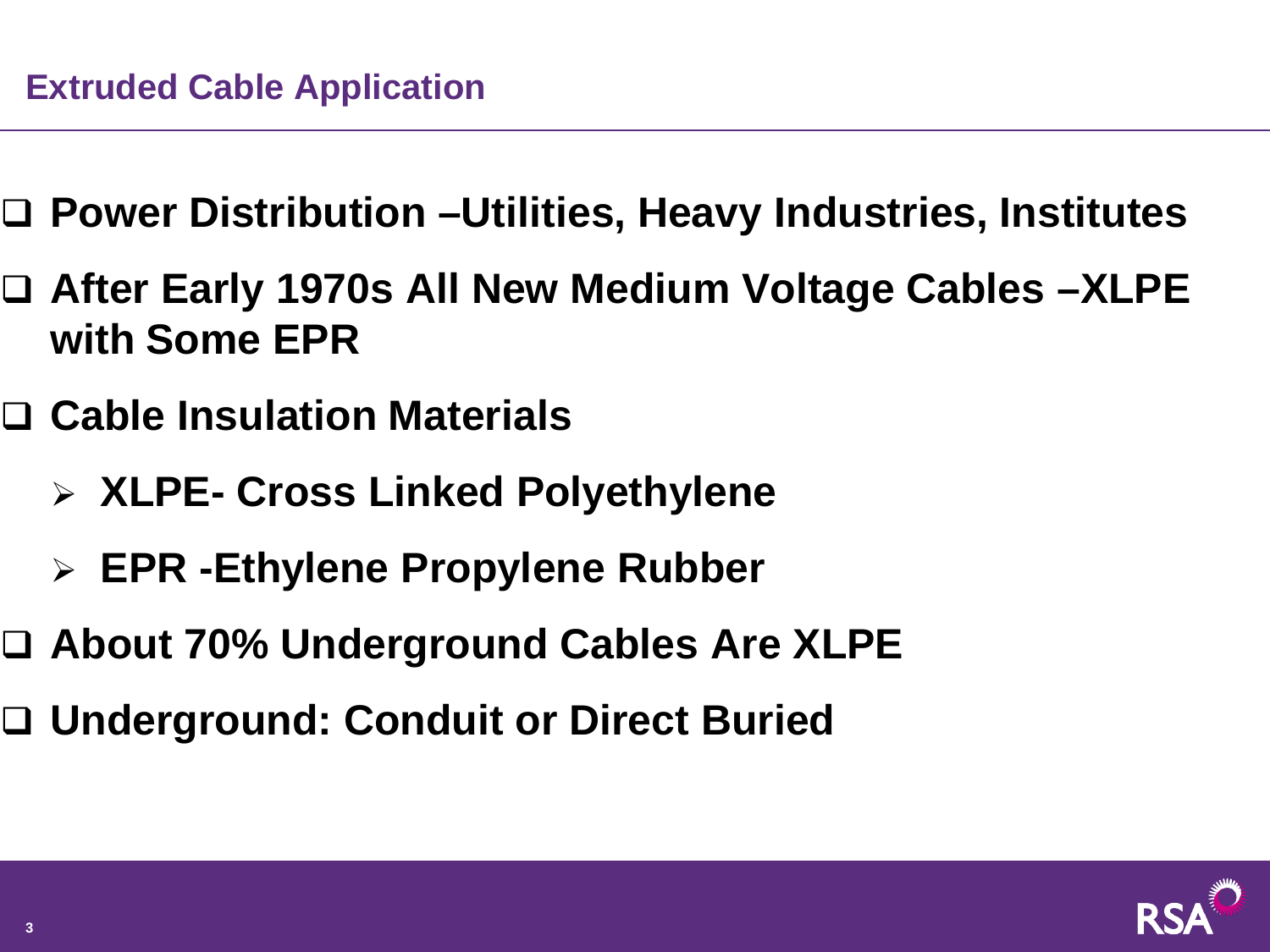#### **Typical Single Phase Underground Cable**



A: Conductor

D: Insulation Shield

B: Conductor Shield E: Concentric Neutral C: Insulation

F: Jacket

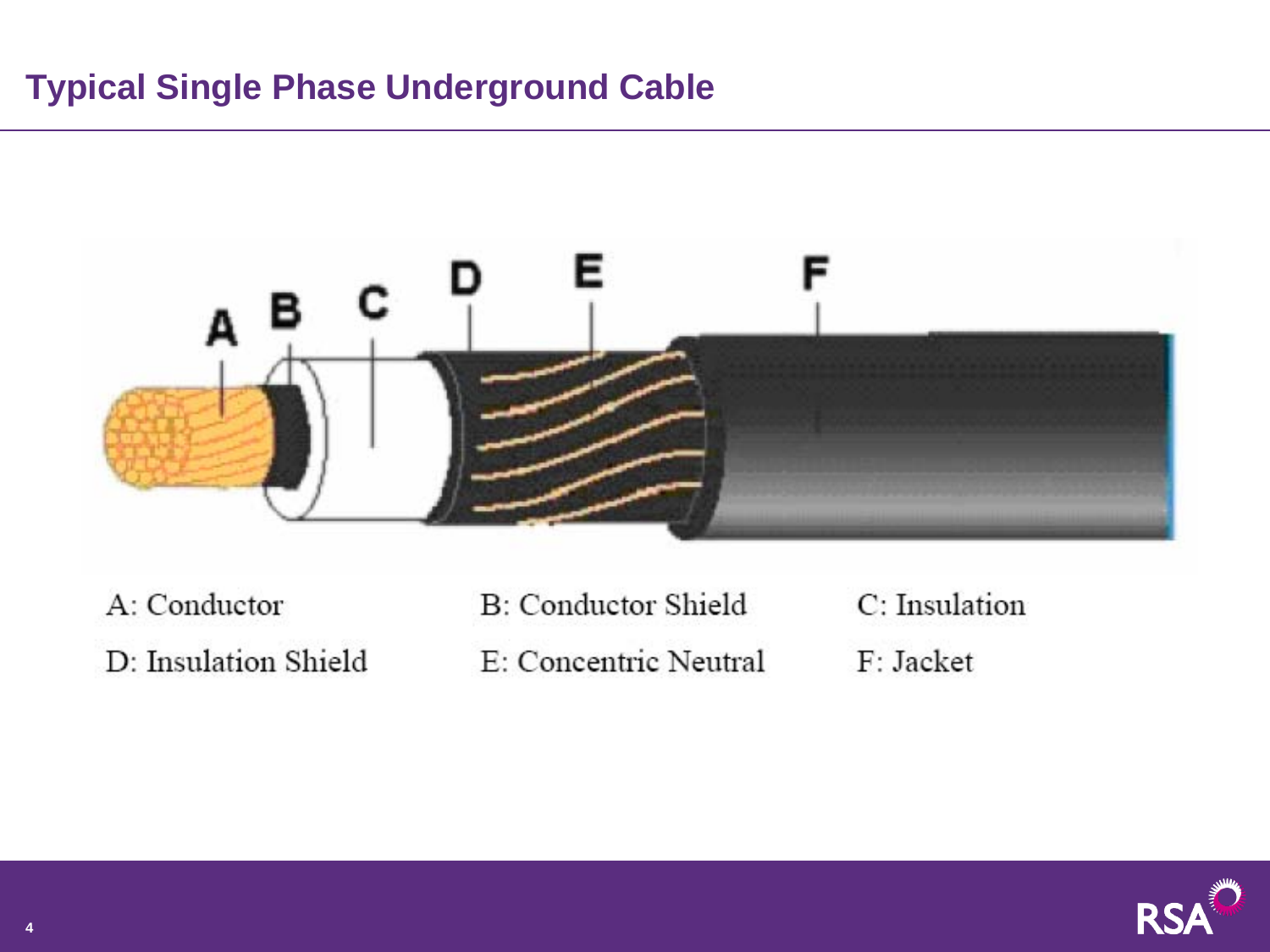■Most underground cables fail in: **cable neutral, conductor, insulation, insulation shield, lead sheath, outer jacket, splices and cable terminations.**

**Underground cable degradation processes: corrosion, electrical trees, water trees, mechanical stress, mechanical damage, material degradation, animal damage, thermal runaway, embrittlement, loss of adhesion, partial discharge, tracking, overheating, thermal aging, and degraded seals.**

**Corrosion, electrical treeing and water treeing are the major root causes of underground cable failures.**

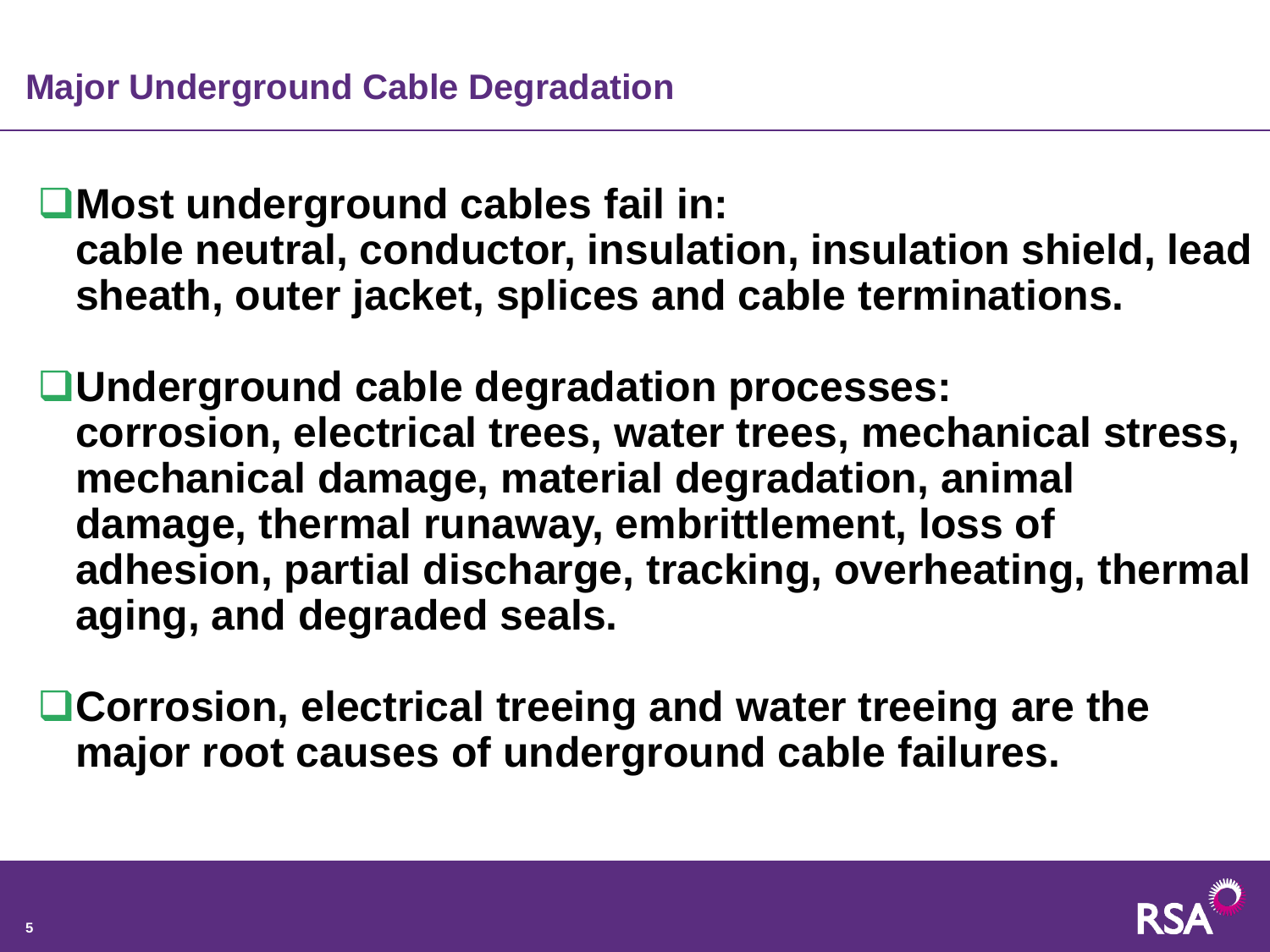## **600MCM XLPE Underground Cable Failure in Hockey Arena**



**One phase 600MCM XLPE underground cable failed in one Hockey Arena. Root cause – water tree developed to electrical tree failure. Over \$200,000 for a replacement of 700 meters cable.**

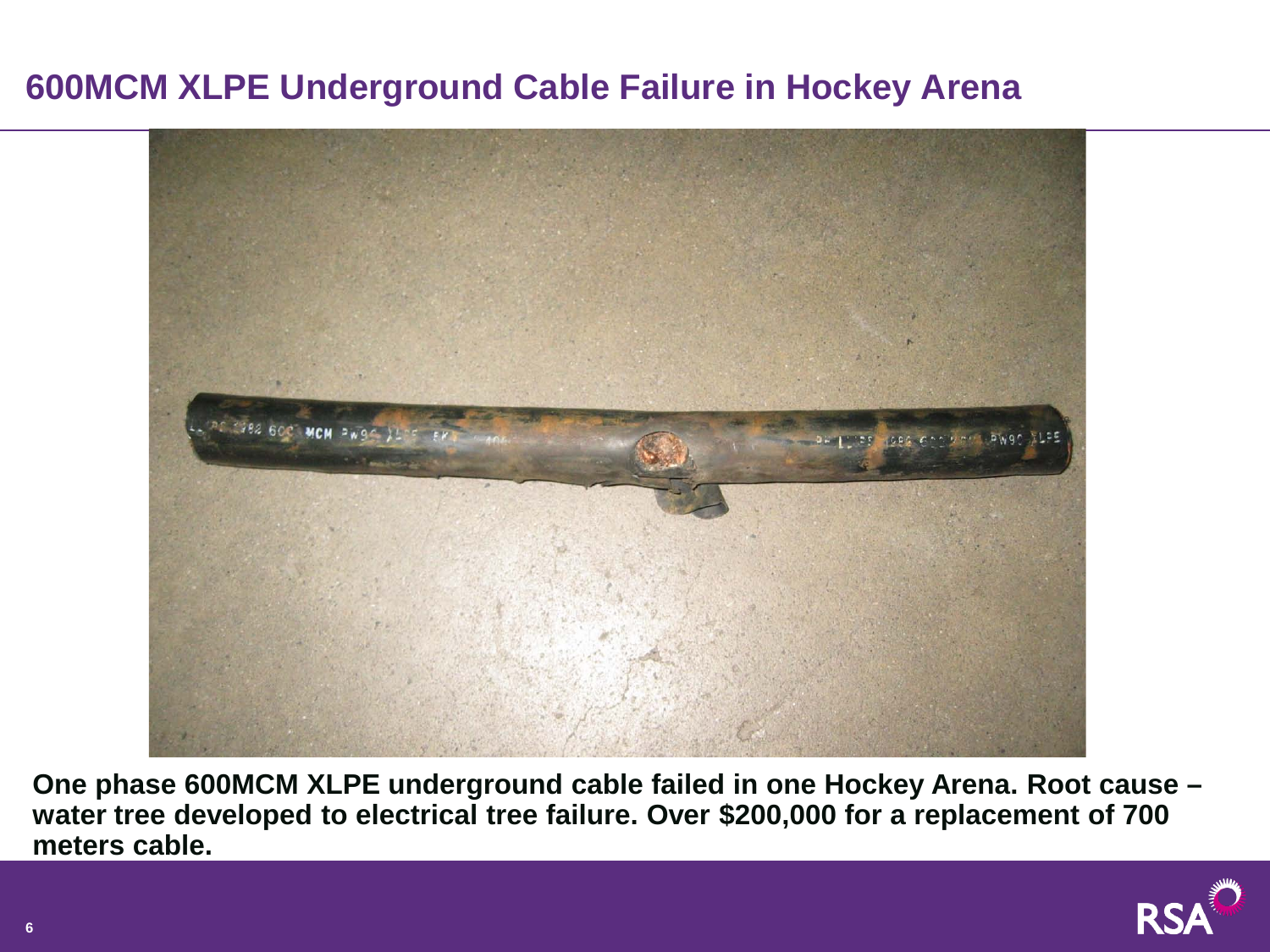# **XLPE Underground Cable Water Ingress Failure**

- **500MCM aluminum XLPE underground cable failed**
- **\$100,000 –fault locating, cable replacement, road repair and 2-week genset rental**
- **Root cause–water ingress; high level of subsoil moisture;**
- **Cable is water resistant, but not water proof!**



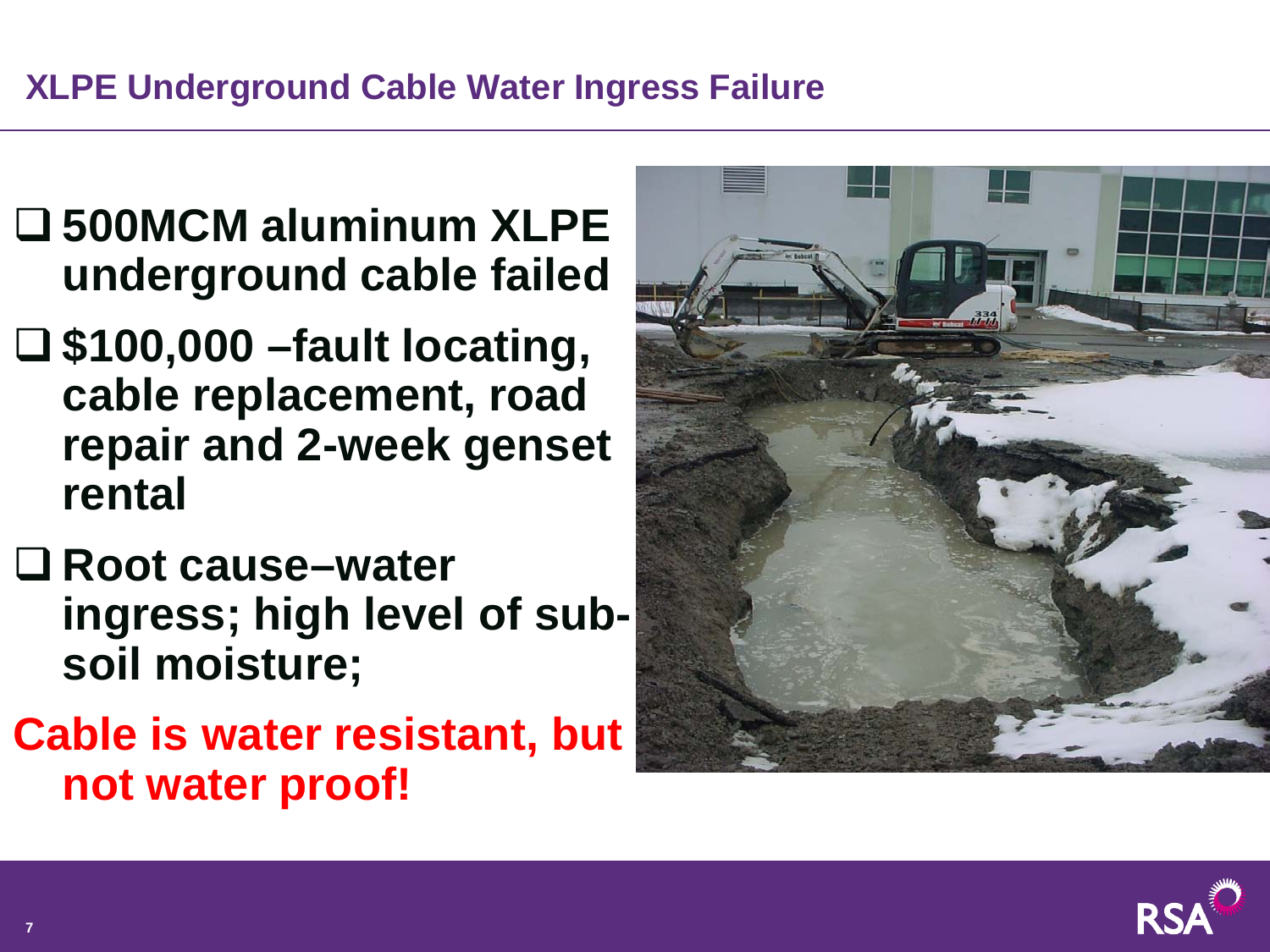# *Corrosion*

- **Elevated chemicals, such as sulfate or chloride content, in the soil**
- **Soil having considerable capacity to hold moisture; Poor drainage; Moderate to heavy annual rainfall.**
- **Concentric neutral (CN) degradation –loss of protective shielding and lack of properly grounded current return path.**

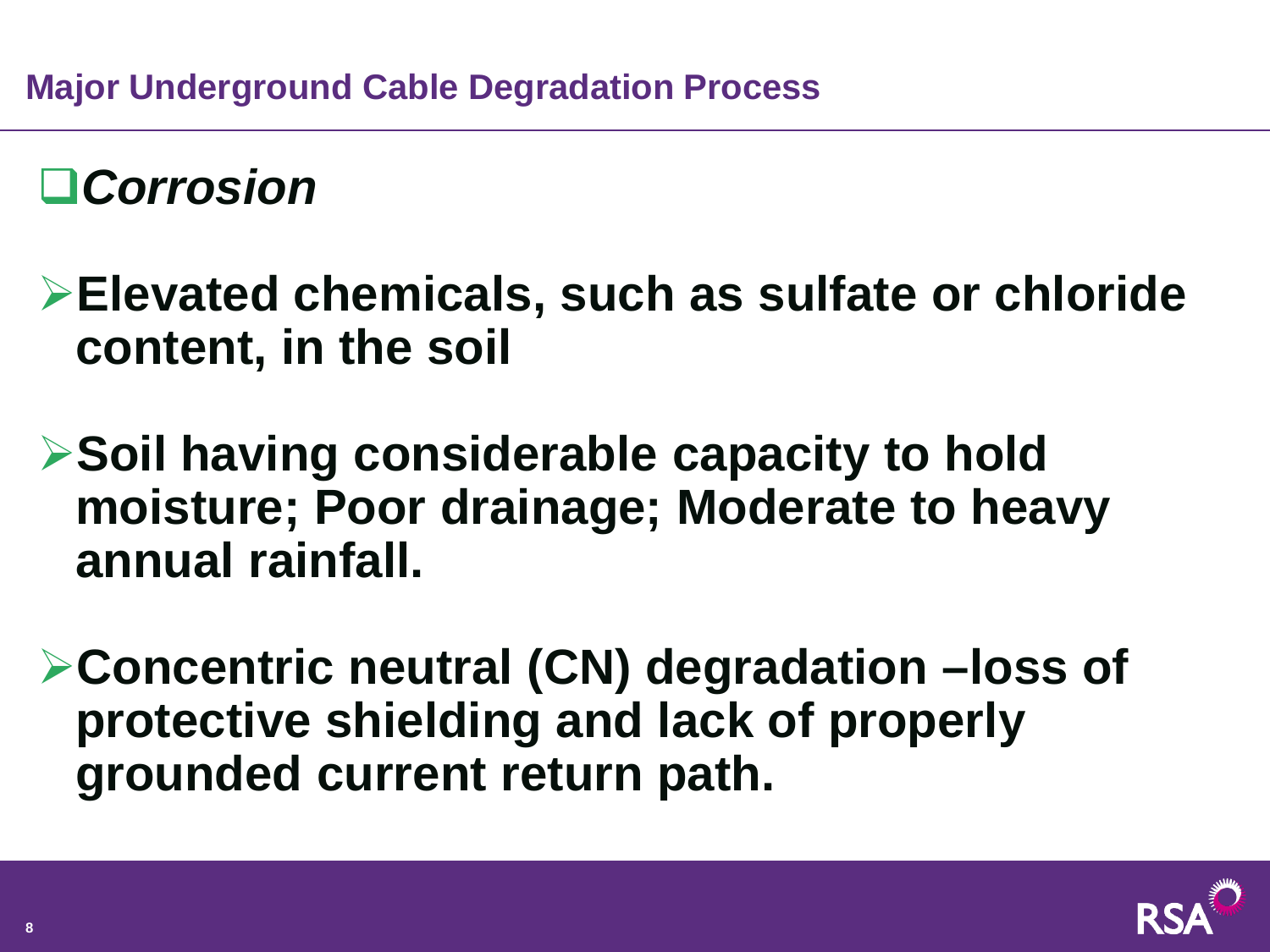# *Electrical Tree*

**Occur at stress enhancements -material discontinuity, such as protrusions, contaminants, voids, or water trees subjected to electrical stress for extended time periods.**

**Insulation is damaged irreversibly, partial discharge may be present, and complete insulation breakdown may be only a question of time.**

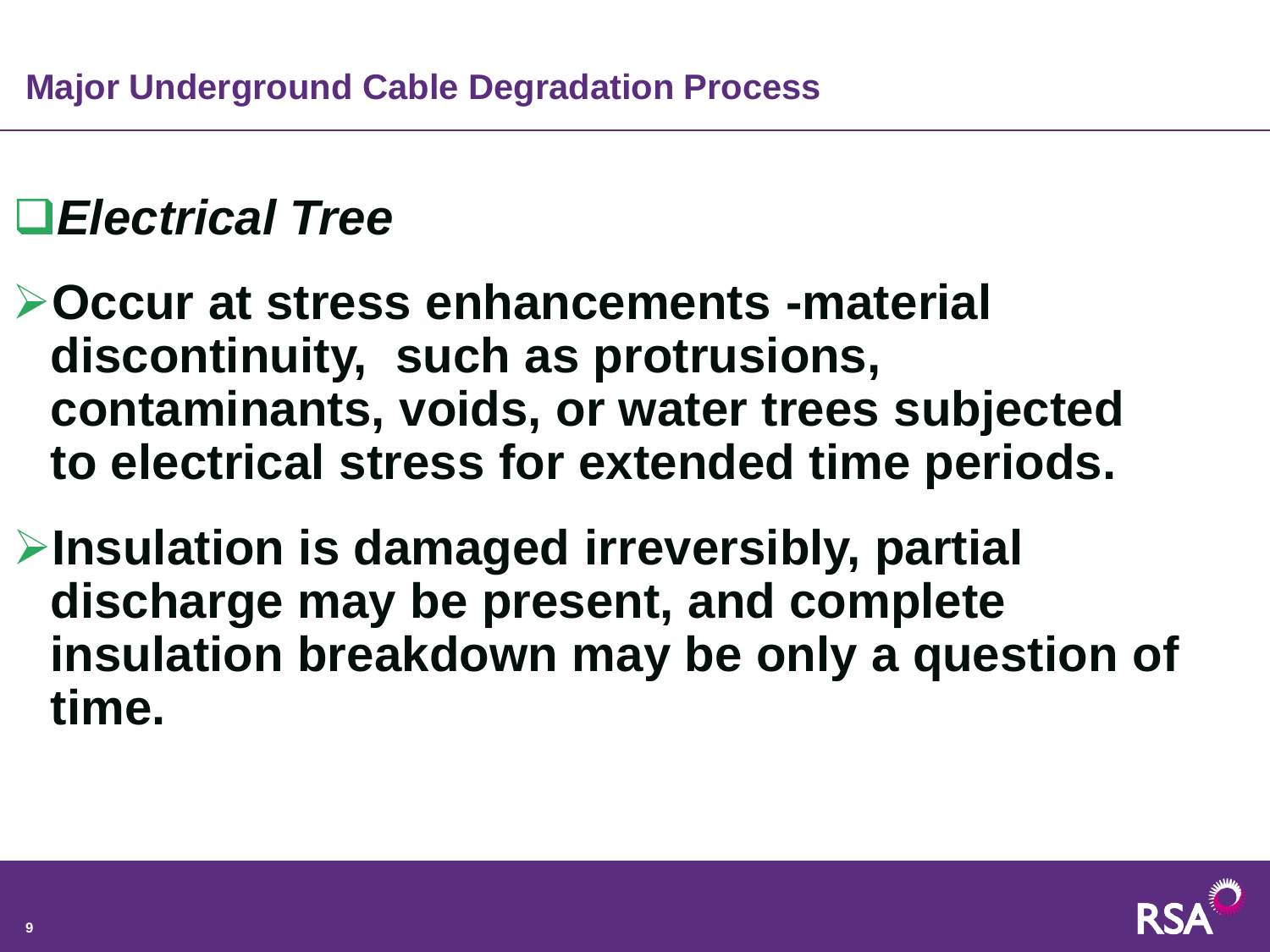# *Water Tree*

- **Water ingress during construction, installation or while in service in the moisture environment.**
- **Do not generate partial discharge; but can lead to electrical trees when subjected to high electrical stresses.**
- **Water treeing is an important form of degradation that can afflict older XLPE extruded cables.**

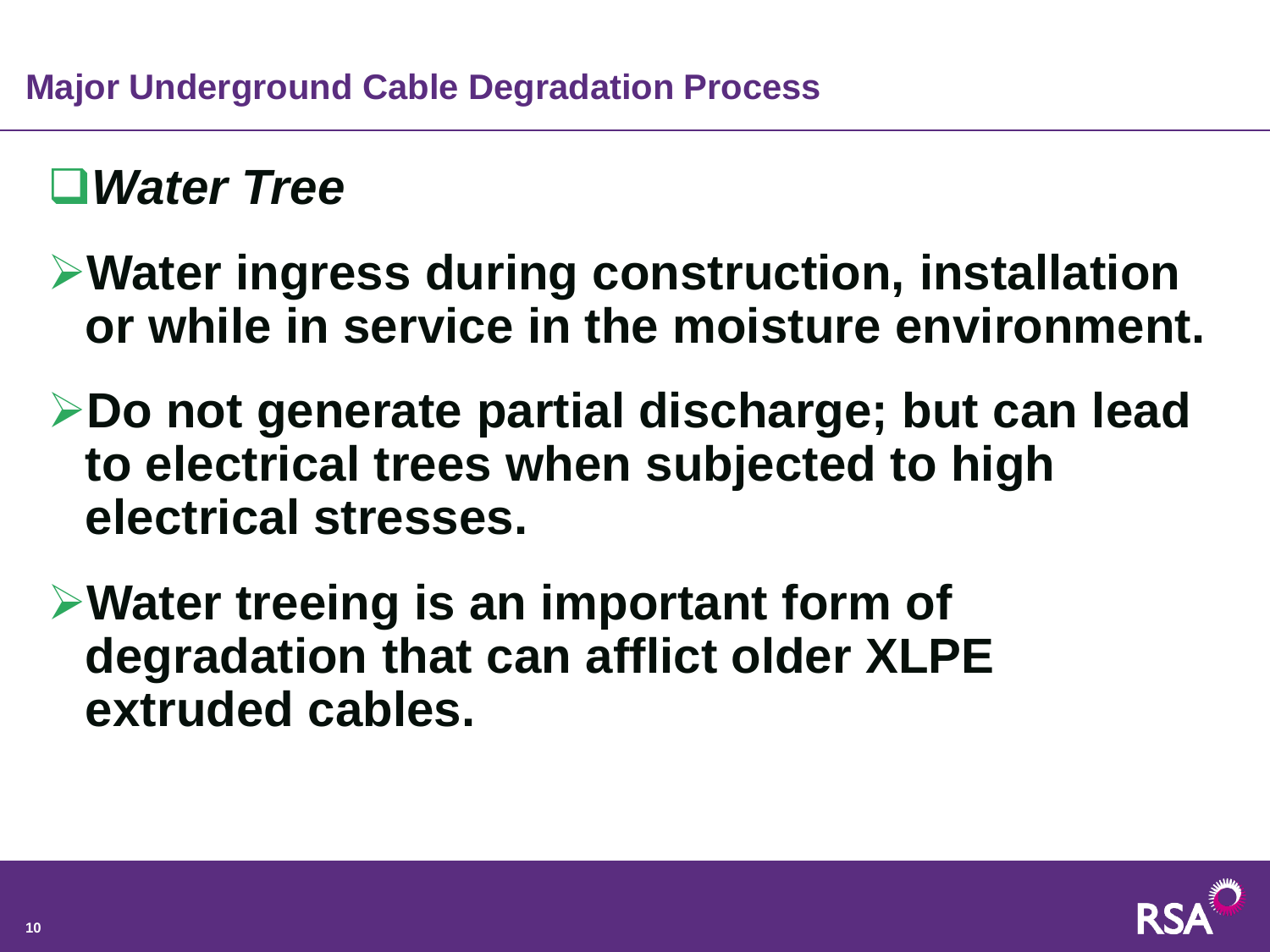## *Water Trees in XLPE Cable Insulation*



**A tree-shaped collection of waterfilled micro-voids.**

**Various configurations of water trees in extruded cables**

**Vented Water Trees "Bow Tie" Water Trees** 





*Water trees in XLPE cable insulation*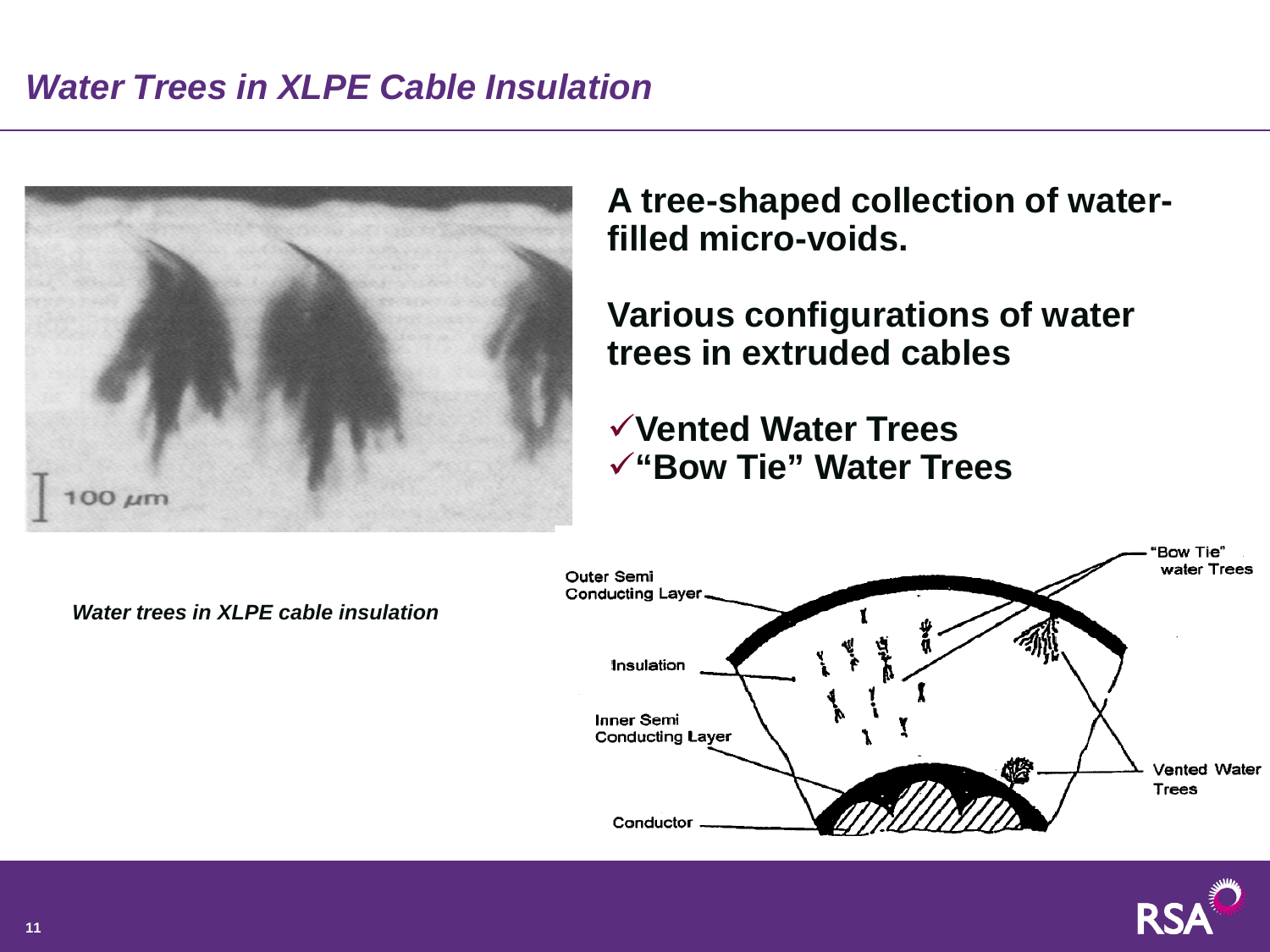## *Electrical Trees in XLPE Cable Insulation*



*Example of electrical tree in XLPE cable insulation Electrical tree growing from water trees*

**Tree-like growths, consisting of non-solid or carbonized micro-channels.**

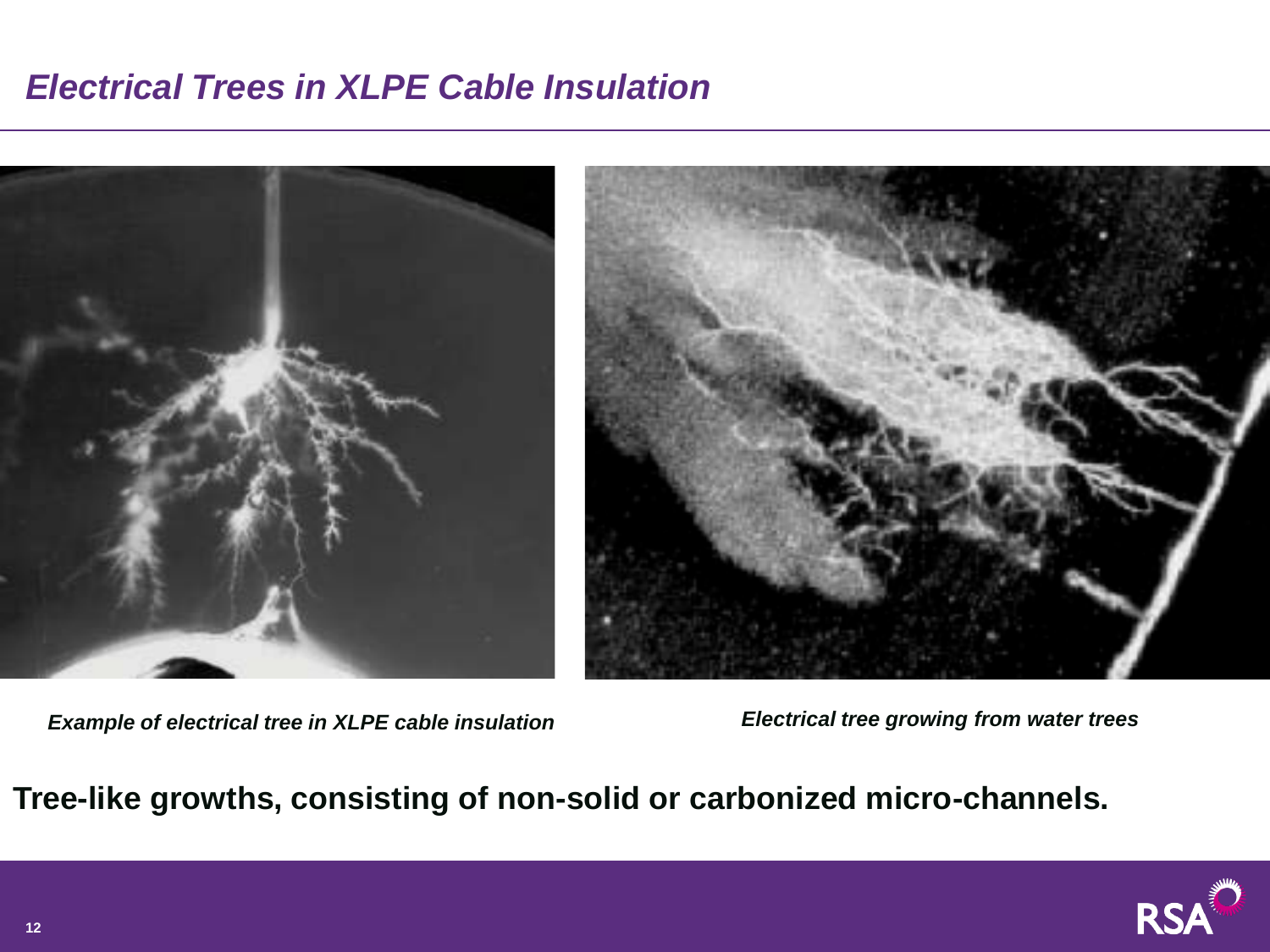#### *Needs for Underground Cable Testing*

- **Serious dielectric property deterioration when the underground conduit and cable are exposed to corrosive/wet conditions.**
- **Age and size of most installed underground distribution cables for utilities and heavy industry is increasing.**
- **A sudden power outage, causing unexpected downtime and production losses.**
- **Losses of cables due to deterioration could be a claim. Replacement of complete cable line is very expensive. The business interruption loss could be significant.**
- **Cable users and utilities search for diagnostic tools that will locate cables and accessories in weakened condition (likely to fail). This leads to proactive maintenance measures to replace, repair or rejuvenate cable prior to failure.**

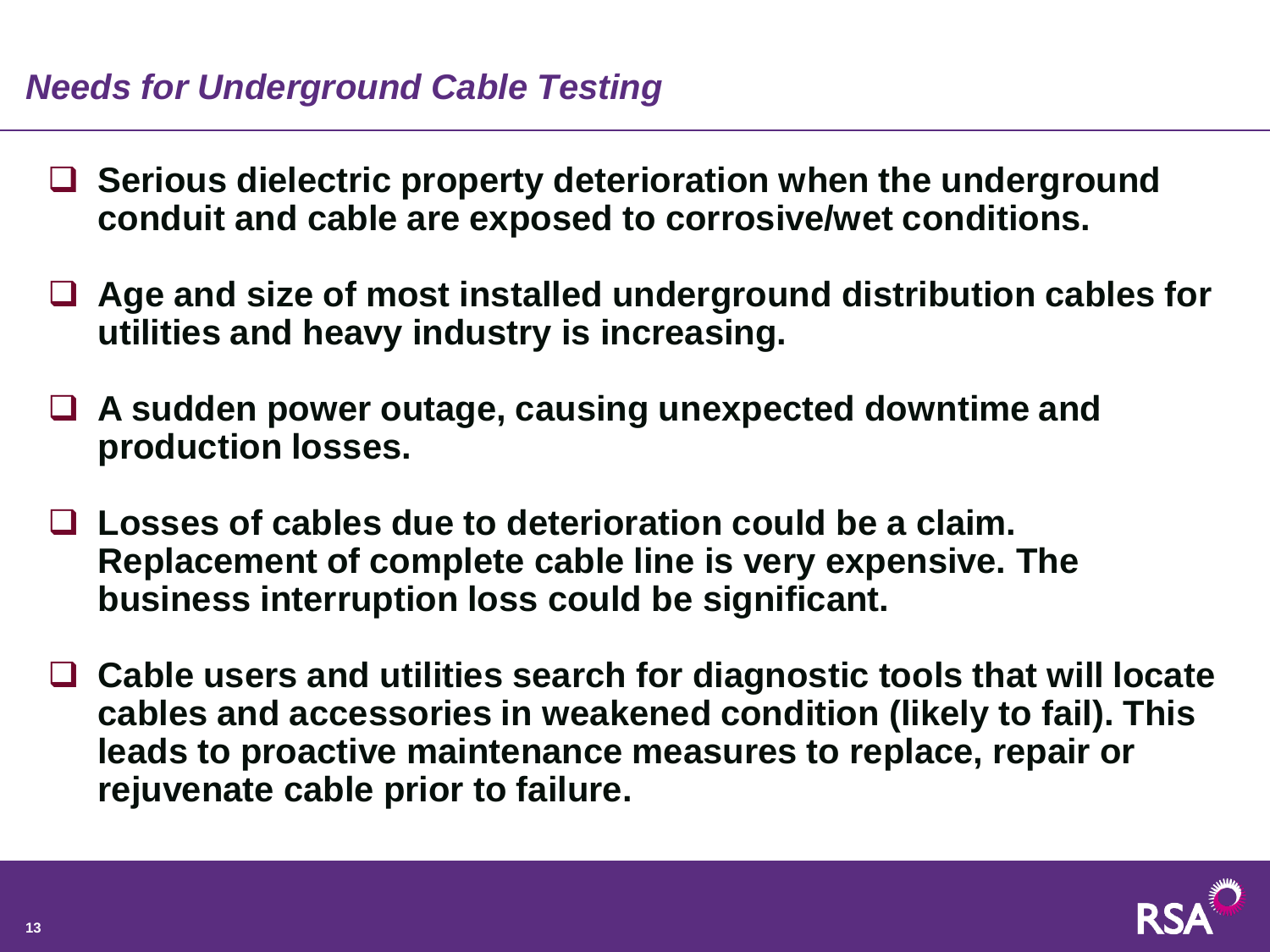## *Cable Testing Technologies*

- **Meggering: mainly for cable terminals**
- **High Potential (Hi-pot)**
	- o **Hi-pot test (DC or AC): higher than rated voltage**
	- o **DC Hi-pot Test: stresses the insulation by resistivity, and may cause the water tree failure. Only used for new cable and installation.**
	- o **Very Low Frequency (VLF -0.01-1 Hz) Hi-pot Test: stresses the cable insulation by permittivity. Withstand is preferred over DC Hi-pot testing to avoid water tree deterioration.**
- **Diagnostic Test with VLF: dissipation factor (DF), differential dissipation factor, harmonic loss current, and dielectric spectroscopy.**
- **Partial Discharge Measurement (PD)-Diagnostic test**
- **Time Domain Reflectometer (TDR): non-destructive. Also called "cable radar".**

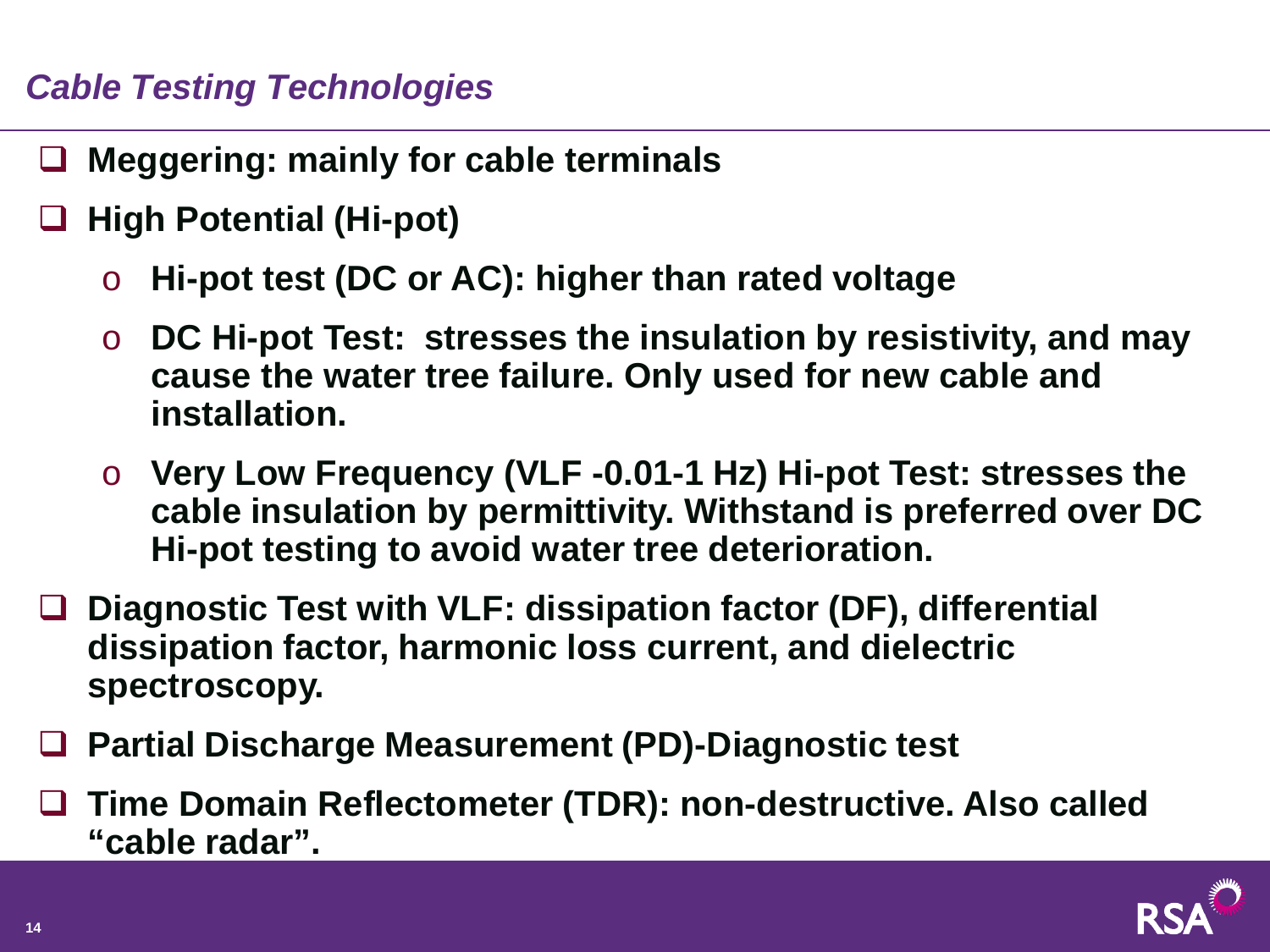# *Diagnostic Technologies for Aging Underground Cables*

*For medium voltage XLPE cables where water treeing is considered to be the major aging and deterioration factor, following tests are suggested***:**

#### **TDR –Corrosion Condition**

- **Locate splices and terminators if any;**
- **Check corrosion and concentric neutral;**
- **When the neutral is more than 50% corroded, further inspection should be carried out to see if the corrosion is localized (PD) or widespread (DF).**
- **Partial Discharge Measurement (PD) –Electrical Trees**
	- **Detect small electric sparks or discharges in defects in the insulation, or at interfaces or surfaces, or between a conductor and a floating metal component.**
	- **Capable of detecting 300 meters long underground cables from each splice.**
- **VLF DF Test –Water Trees**
	- **VLF Dissipation Factor (DF)-Diagnostic: detect overall condition/ water treeing in XLPE cables.**

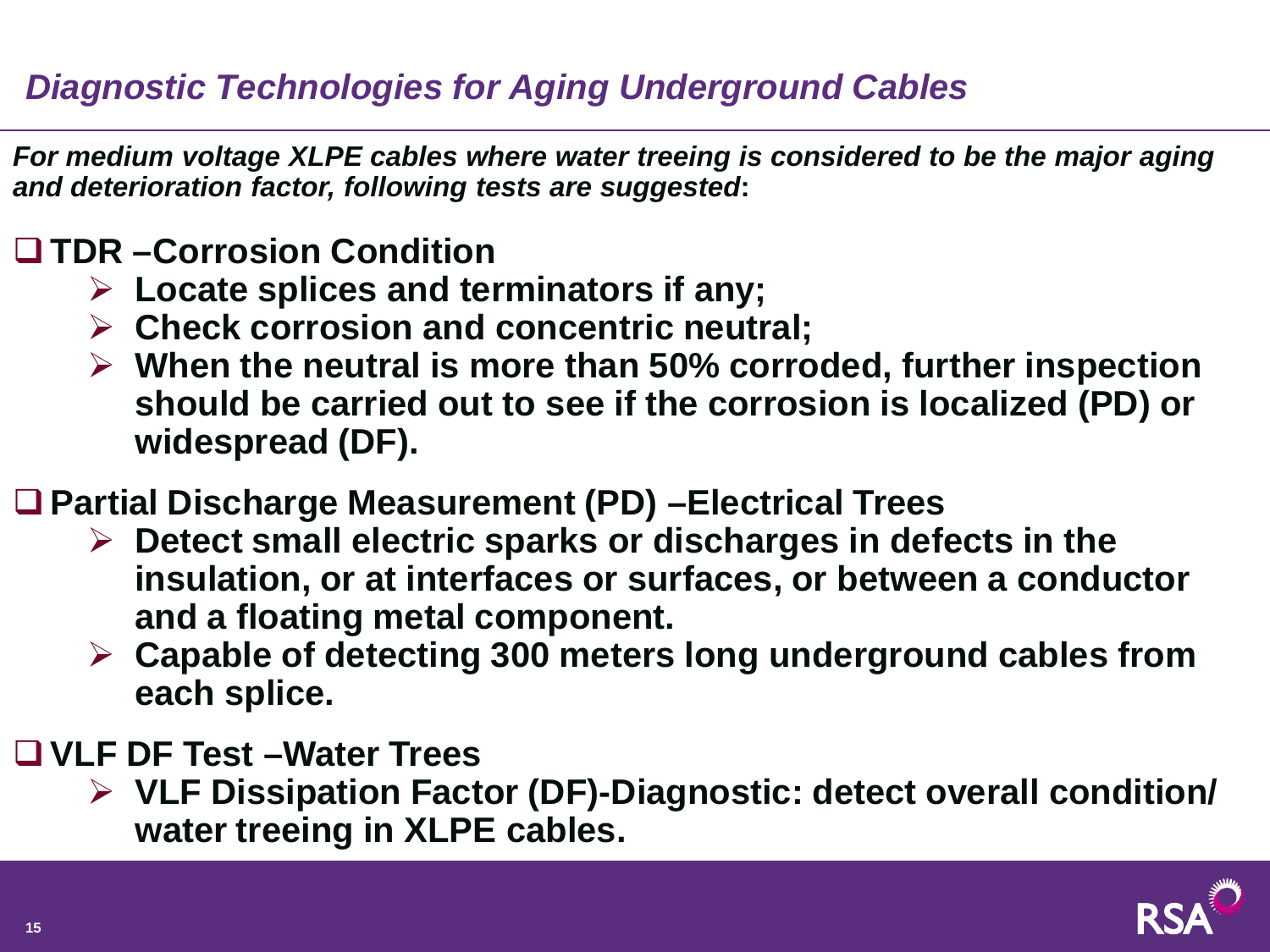**IEEE Underground Cable Test Standards:**

#### **DC Hi-pot Test**

 **IEEE Standard 400.1, Guide for Field Testing of Laminated Dielectric, Shielded Power Cable Systems Rated 5 kV and Above with High Direct Current Voltage**

## **Partial Discharge Measurement (PD)**

 **IEEE Standard 400.3, Guide for Partial Discharge Testing of Shielded Power Cable Systems in a Field Environment .** 

#### **VLF Withstand and DF Test**

- **IEEE Standard 400.2, Guide for Field Testing of Shielded Power Cable Systems Using Very Low Frequency (VLF)**
- **IEEE Standard 400.2 -2012 Draft, IEEE P400.2/D1; with more recent database for diagnostic patterns and comparison**

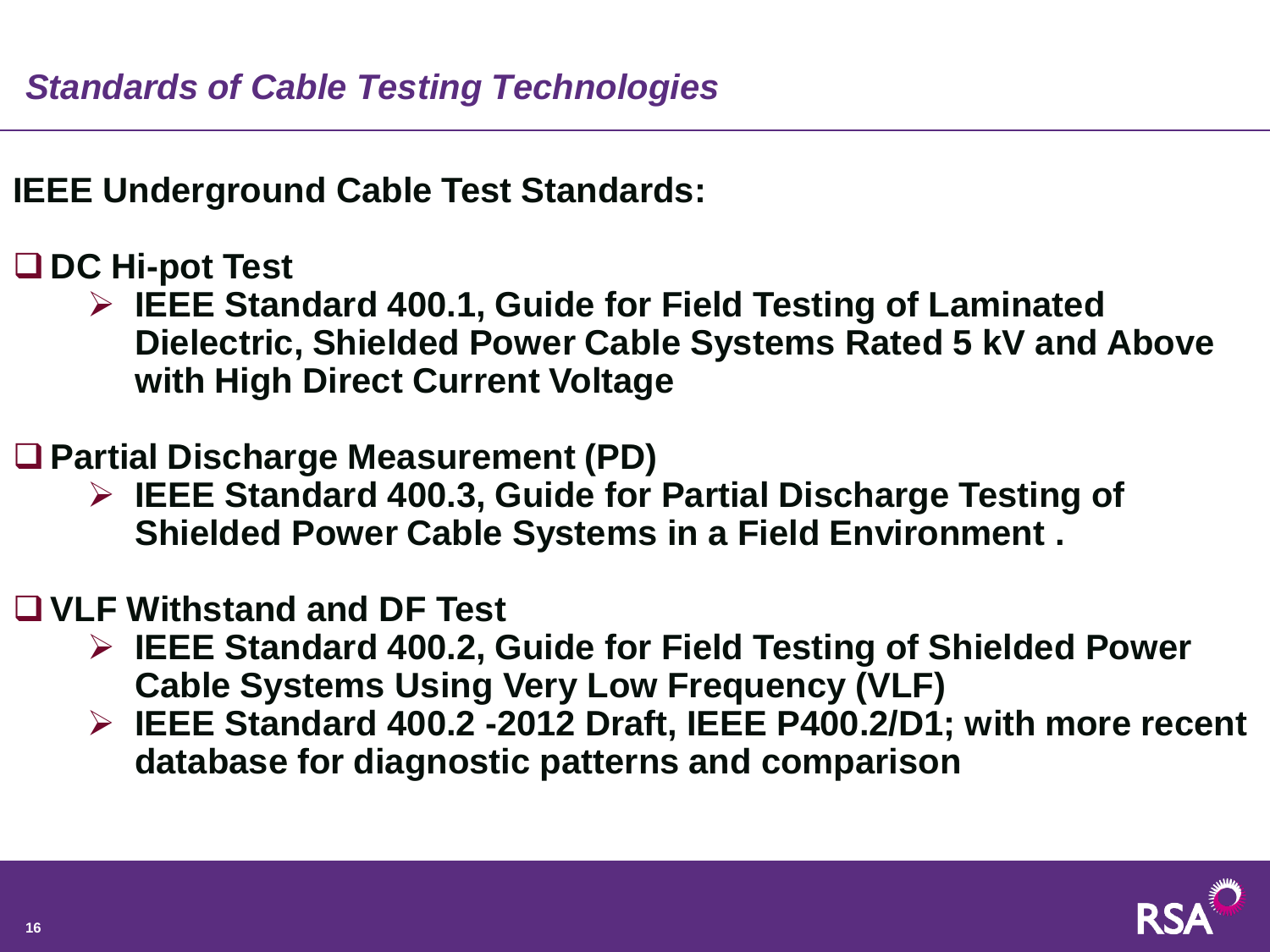# *Cable Repair and Rejuvenation*

 **Concerning on aging underground cable with poor dielectric property for continued services**

**Options:** 

•**Section repair, splices or terminators** •**Replace old cable with new cable** •**Rejuvenate aging cable in situ**



## **CableCure**



**Cost of such a cable repair may be up to 50% of the cable replacement.** 

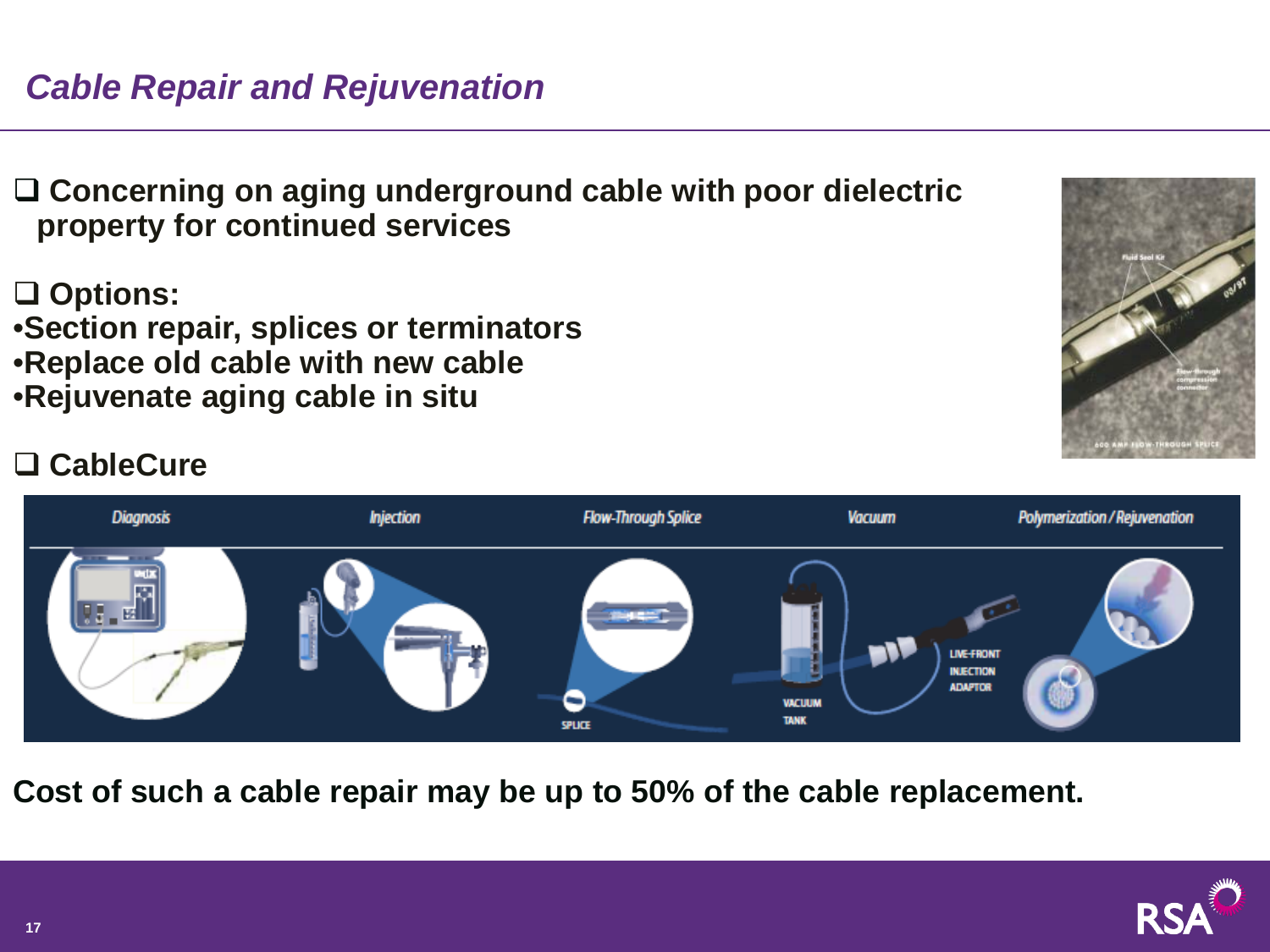**Special Appreciation to Dr. John Densley (Chair of IEEE 400.2 Technical Committee)** 

# **For Guidance on Underground Cable Testing**